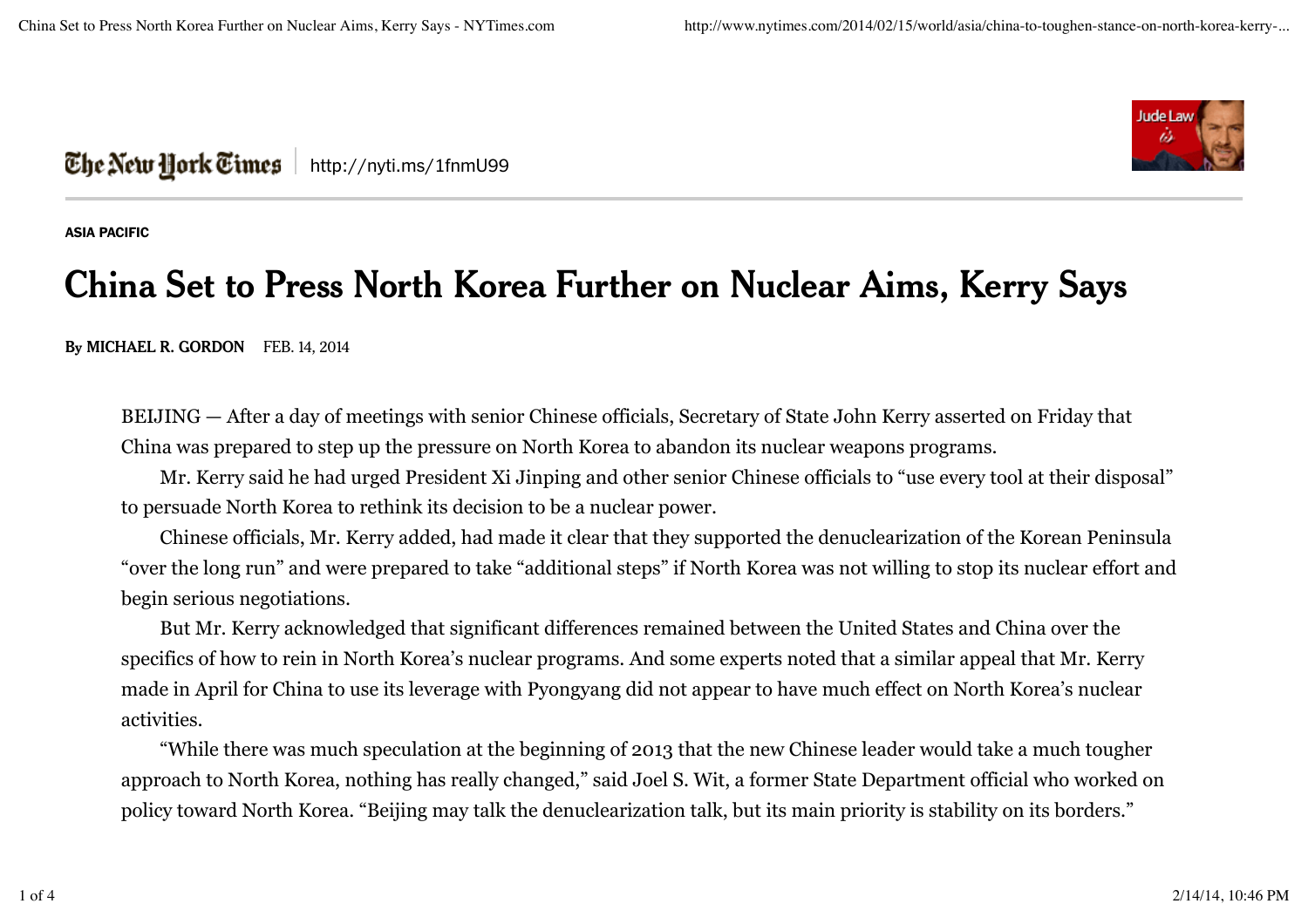That concern, analysts have said, means China — the North's patron — is often unwilling to take a tough line with the country for fear of destabilizing its leadership, which might lead to the collapse of the North Korean state on its border or provide an opening for the United States and South Korea to gain influence there.

There has been mounting concern over the past year about North Korea's nuclear weapons effort, which has been moving on multiple tracks.

"The best way to describe it is full speed ahead," said Siegfried S. Hecker, a senior fellow at Stanford University and the former director of the Los Alamos National Laboratory.

North Korea, Mr. Hecker noted, has reactivated its five-megawatt Yongbyon reactor, which can produce plutonium that could be used to add weapons to the country's small nuclear arsenal. In two years, he said, North Korea could have enough plutonium for two additional bombs and it could regularly produce more plutonium after that.

On a parallel front, Mr. Hecker said, it has also doubled the size of a building at Yongbyon that houses centrifuges for enriching uranium, another path to producing bombs.

Mr. Kerry also spoke with Chinese officials about disputes between China and its neighbors over territories in the South China and East China Seas.

China has been raising tension in the region by making increasingly assertive claims to islands and waters claimed by other countries, including several American allies. Mr. Kerry expressed concern that one of China's apparent efforts to advance its claims — the government's announcement in November of an air defense identification zone over much of the East China Sea — was the sort of step that undermined regional stability.

But the pace of North Korea's nuclear programs, which has been accompanied by aggressive statements by its leader, Kim Jong-un, appeared to be high on the agenda of the talks on Friday.

"My instructions from President Obama are to sit with the Chinese leadership and make the case that we cannot wait till the North has either gone so much further in its program that it's even more complicated to deal with, or created a provocation," Mr. Kerry told reporters in Seoul before flying here.

In some past exchanges, former American officials say, China and the United States have sometimes spoken past each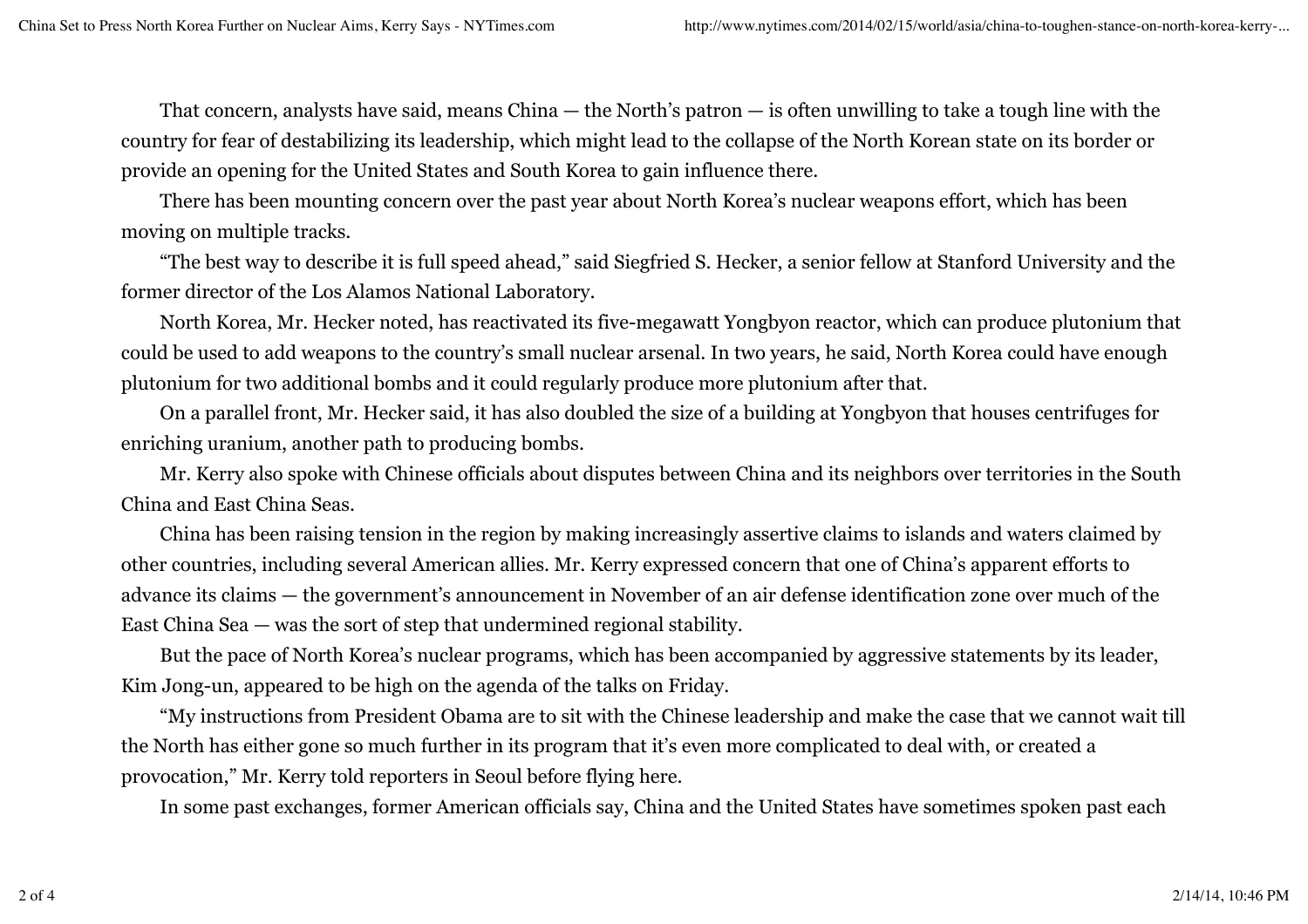other, with the American officials prodding China to put more pressure on North Korea, and Chinese officials urging their American counterparts to engage in dialogue with Pyongyang.

The Obama administration has been leery of negotiating with North Korea, which it says often makes promises about scaling back its nuclear programs, only to break them and demand more concessions such as increased aid.

On Friday, there were signs that Mr. Kerry was trying to forge a common approach.

"They put some ideas on the table, and we put some ideas on the table," Mr. Kerry said. "And both of us are taking those under evaluation."

But it was far from clear that China and the United States share the same sense of urgency over North Korea's nuclear effort. And some analysts say that Mr. Kim's decision to order the execution of his uncle Jang Song-thaek, who had extensive contacts with China and was reputed to be the second most powerful official in North Korea, had heightened Beijing's worries about stability there.

In comments carried Friday by Xinhua, China's official news agency, the Chinese foreign minister, Wang Yi, emphasized that China would never allow chaos or conflict on the Korean Peninsula. "China is serious on this," Mr. Wang said.

Stephanie Kleine-Ahlbrandt, the director of the Asia-Pacific Program at the United States Institute of Peace, said China had conveyed its unhappiness about North Korean provocations that might prompt the United States to upgrade its missile defenses and increase its military exercises in the region. But she questioned whether China was ready to take tough action.

"While Beijing upped its rhetoric on denuclearization, worries about stability still far trump that, especially since Jang's purge," she said. "Beijing sees denuclearization as a very long-term goal, achievable only when North Korea feels it has a more favorable security environment. Beijing is still not willing — nor does it feel able — to implement punitive measures that might actually push North Korea to relinquish its nuclear weapons."

A version of this article appears in print on February 15, 2014, on page A8 of the New York edition with the headline: China Set to Press North Korea Further on Nuclear Aims, Kerry Says .